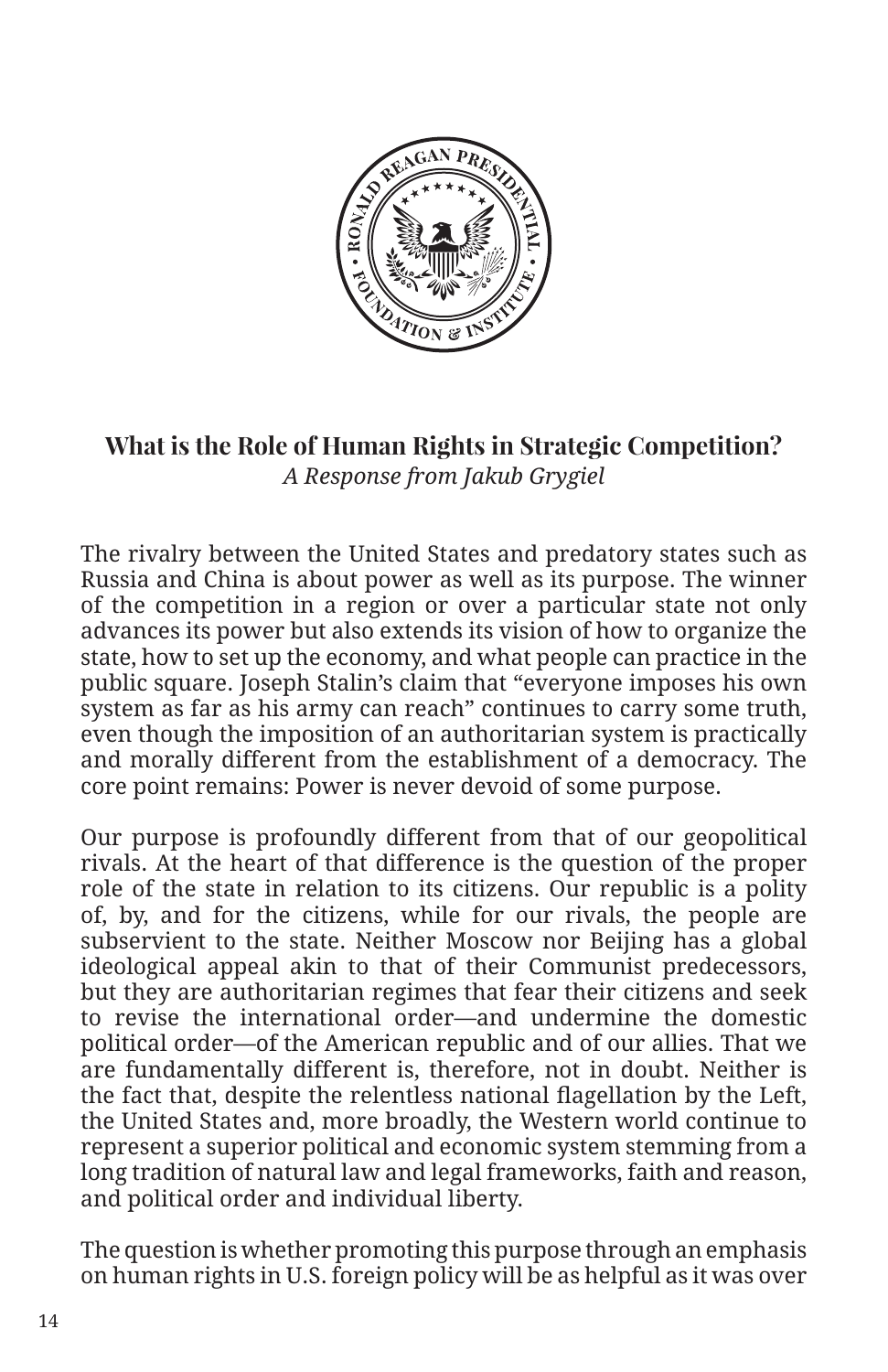the course of the Cold War with the USSR. The short answer is yes, but with important caveats. Human rights, as commonly conceived now, are often in direct opposition to the constitutional principles of the American republic and the universal aspirations to liberty—and consequently undercut our ability to compete with our geopolitical enemies.

## **The Strategic Advantage of Natural Rights**

There are two main reasons why the United States should, as one of the purposes of its foreign policy, protect natural rights, which are the basic, fundamental rights shielding people from the state (I will address more on the distinction between natural and human rights later). The first reason is that the United States is a republic founded on rights grounded in natural law that justified a rebellion and the creation of a new polity. Fundamental, unalienable rights that protect people from the state are inscribed in our founding documents, especially in the Declaration of Independence. These rights were considered then, as they are now, universal. That is, they are rights given to every person by God (not by the government) and that every state is called to respect. Hence, natural rights are an essential component of how the American republic ought to behave domestically and internationally.

This does not mean, of course, that the United States should be leading and bankrolling every revolt against tyrannical regimes in distant lands. Universal principles do not lose their validity when faced with the unfeasibility of their implementation. Nonetheless, ignoring them completely would be a violation of the political inheritance entrusted to us.

The second reason is practical. Our enemies—from Russia to China to Iran—represent various forms of tyrannies, and pointing out their violations of basic political rights is a useful tool to weaken their hold on power. It puts them on the defensive not just from us, but from their own people. The goal is to clarify that their political orders are based on brute force and fear rather than legitimacy and authority and that they are feared more than they are respected by their own people. Such a utilitarian reason of defending human rights does not diminish the moral standing of the United States; it is simply a benefit of being a republic that preserves liberty.

There are of course hard limits on what such an approach can achieve. Criticizing our rivals, and even punishing them when feasible, for violating natural rights—when they commit genocide, force abortion, or arrest critics, for example—will not necessarily result in China or Russia becoming friendly republics that guarantee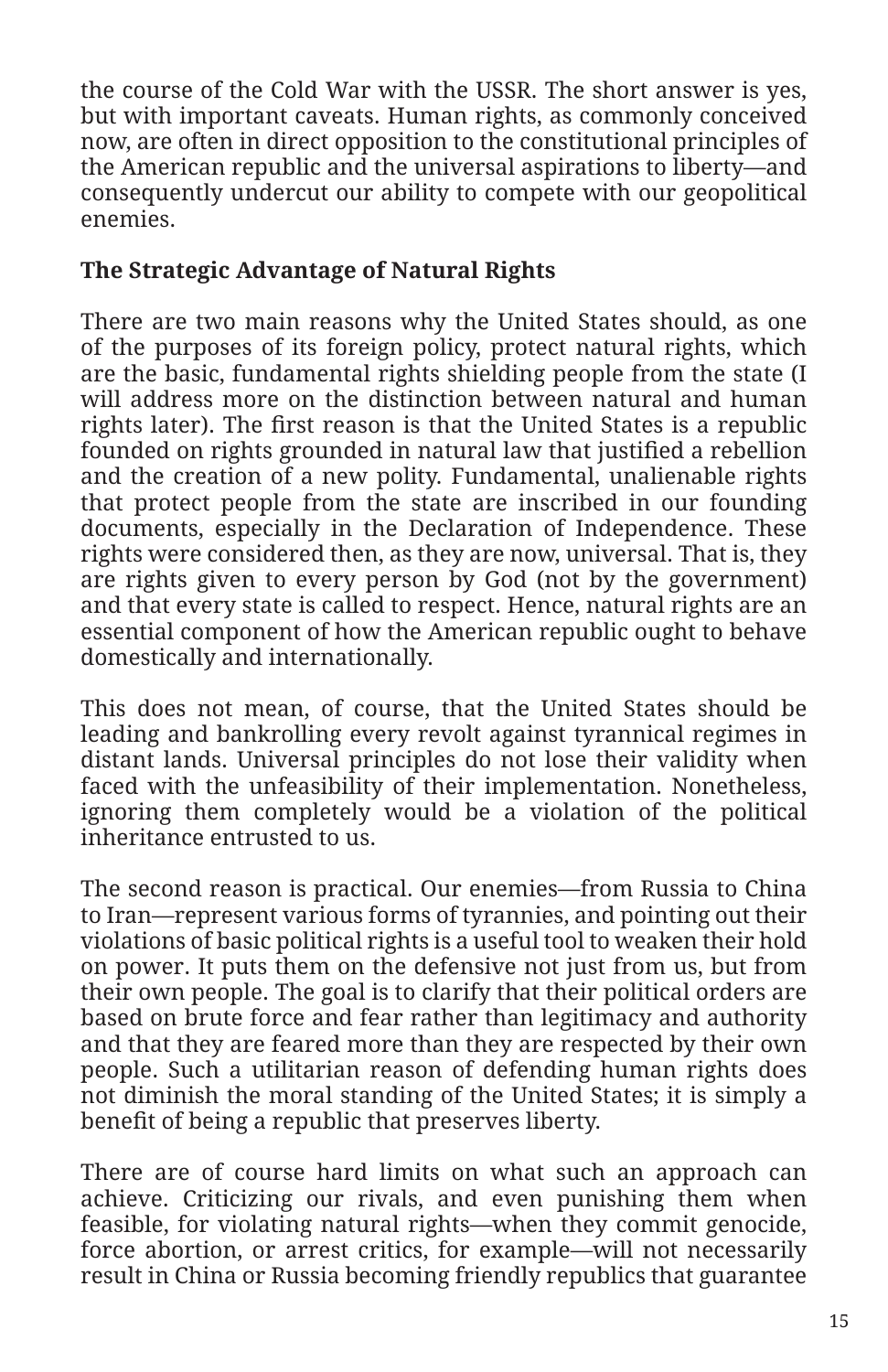liberty to their people and engage in peaceful relations with us. There is no arc of history that inevitably leads to a convergence of political systems and to global commercial harmony, and we should not overestimate the geopolitical effects of a policy emphasizing basic natural rights. China will not be deterred because we hold the moral high ground; Russia will not stop its predations in Ukraine or the eastern Mediterranean because we oppose Vladimir Putin's violence against his critics. Even assuming that our rivals become democracies at some point in time, it is not a given—*pace* Kant and his democratic peace belief—that geopolitical competition and even war will vanish. Moral superiority is not a strategy of survival or victory, but it can be a valuable tool in great-power competition.

## **The Necessary Distinctions**

There are also important questions that we, as conservatives, should ask ourselves when we advocate for human rights. The core problem is that "human rights" as a term, and thus as a policy, has lost focus and is increasingly defined not by our constitutional tradition but by leftist and postmodern ideological trends. As a result, not only do we end up pursuing policies abroad that are deeply divisive domestically, but we also undermine our ability to compete with our geopolitical rivals.

This leftward tilt is not new. The opposition to the idea of natural rights is ingrained in progressive ideology. It is sufficient to remember Woodrow Wilson, who wrote, "If you want to understand the real Declaration of Independence, do not repeat the preface." His objection to the preamble of that document arose from the view widely held among liberals that human rights are products of a generous state and not given to man by the Creator. According to such a vision, the purpose of the state—and increasingly of international institutions that claim to be the repositories of "universal values" of a global community—is to supply its citizens with a constantly evolving list of "rights" that are nothing more than particular grievances (as expressed by the rest of the Declaration, which Wilson liked). Such a vision subverts in a profound way the concept of rights, establishing the state as a domestic and international machine of social, economic, and cultural engineering. Rights become a justification for the pervasive intrusion of state power (and of international institutions) rather than a bulwark against state abuse.

In light of this difference in the meaning of human rights, three distinctions are particularly important for our foreign policy and our ability to keep our geopolitical rivals in check.

First, we should separate political rights from cultural, social, and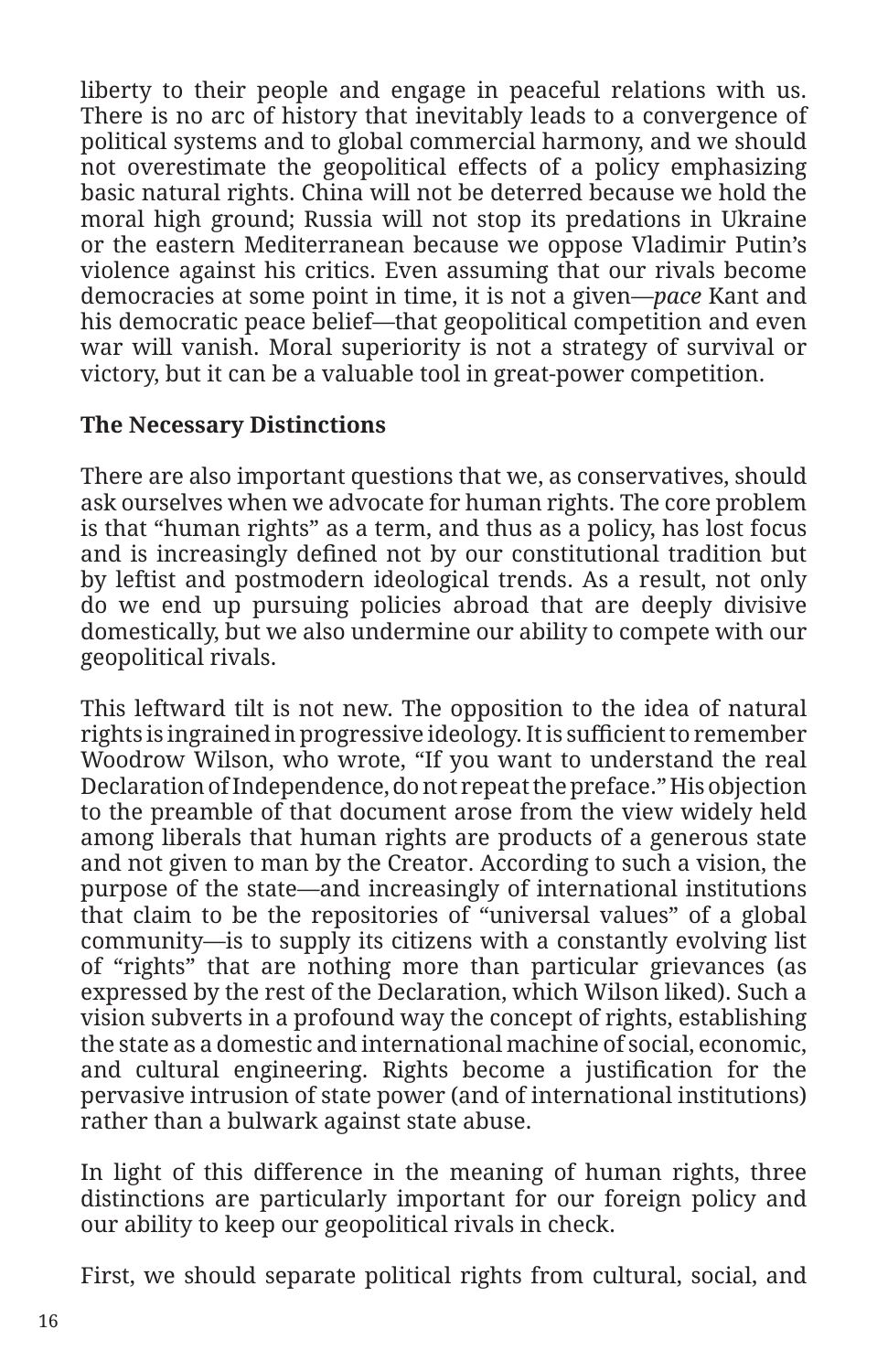economic rights. Political rights describe freedoms *from* the state, limiting its power over the lives of the citizens (e.g., freedom of religion, freedom of speech, and the right to a fair trial). They define liberty. Cultural, social, and economic rights are political goals that arise out of different national and ideological settings and require state intervention (e.g., the "rights" to health care, education, leisure time, and work). As Jeane Kirkpatrick called them, these are "letters to Santa Claus," and as such, they can be as infinite as our desires and must be provided by the state.

By conflating these rights, we undermine our ability to compete with rivals, as our experience during the Cold War demonstrates. President Ronald Reagan was clear that putting all these "rights" in the same basket—as President Jimmy Carter had done before him and President Barack Obama did more recently—was a dangerous and unnecessary concession to the Soviet Union and other leftist tyrannies. Authoritarian regimes are often very adept at fulfilling the nonpolitical "rights." Such regimes usually have no official unemployment, they offer "free" health care, they mandate education, and they manage housing. The fact that these so-called benefits are often of poor quality and despised by the population does not prevent such states from claiming to be at the forefront of "human rights" thus defined.

In fact, there may be an even a deeper contradiction. To pursue some of these goals, the state may violate some political rights because it arrogates to itself the right to decide what is education (violating freedom of speech, for instance), what is health care (violating freedom of religion), or where to build public housing (violating the right to property).

Moreover, when the United States promotes abroad these new "rights"—which are really products of a fashionable ideology du jour—the outcome is that we are seen as the enemy, not as friends. Pushing avant-garde "rights" that are not accepted fully even in the United States and are even less popular in many—perhaps a majority of—countries abroad is an enormous strategic blunder. It creates opportunities for our rivals who can present themselves as defenders of local traditions and religion against a cultural aggressor who seeks postmodern homogeneity. For instance, promoting "Pride Days" in Ukraine at U.S. taxpayers' expense makes us the enemy of much of what is an overwhelmingly Orthodox country, while Russia can become the friendly protector of tradition and religion. The Ukrainian babushka heading to the Uniate or Orthodox church will be more amenable to accepting Russian domination than this version of American "freedom."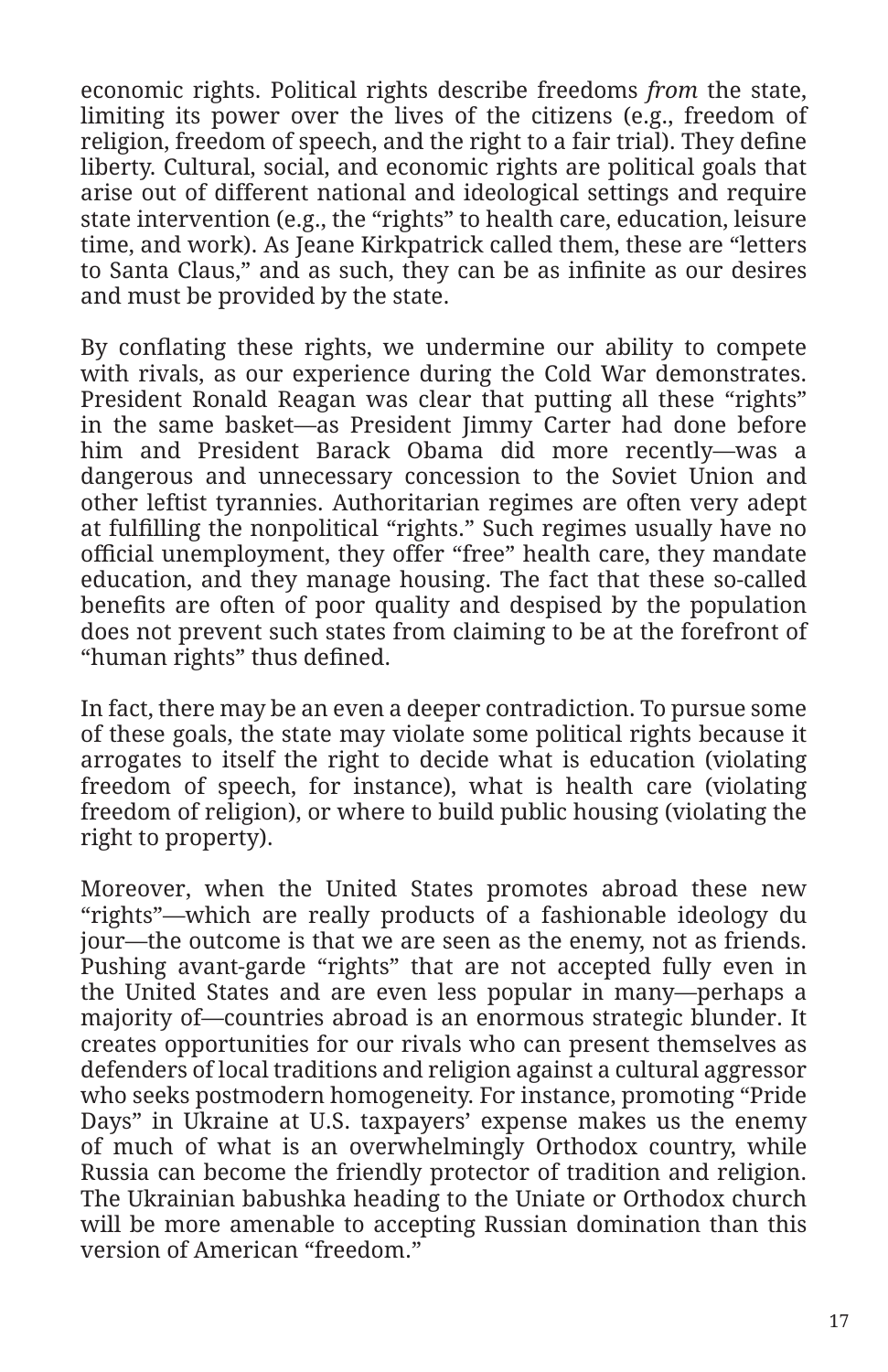Second, we should argue for the primacy of culture as the basis of liberty. Liberty is maintained by a set of institutions and separation of power, but these are empty shells if the citizens lack certain habits and virtues. The removal of a dictator, the rearrangement of state institutions, and the implementation of some processes such as elections are insufficient to allow for self-sustaining democratic governance. Democracy and liberty arise out of a culture based on virtues instilled by education and sustained by tradition and religion. As democracies can degenerate because of an educational system that does not instill virtues of responsibility or a deep patriotism, so we must be aware of the difficulty of establishing democratic institutions where the underlying culture necessary to sustain them is absent.

It is strange that the same conservatives who worry about the degeneration of culture undermined by woke ideologies and hollowed by historical lies at home ignore culture when it comes to democracy promotion abroad. The fragility of democratic order, including that of the American republic, revolves around the ability to preserve a core set of principles—a respect for natural rights, an admiration of our forefathers' sacrifices, or the reverence for eternal self-evident truths—that endure only when inlayed in culture. If our own culture is becoming a brittle foundation for democratic self-governance, we should be aware of the limitations of promoting democracy abroad in places where there is very shallow cultural underpinning for such a political regime. Universality of principles does not mean that they can be implemented universally.

Third, we should be open to various regimes and diverse versions of democracy supporting liberty. It is conceivable to have a monarchy that respects liberty. It is also feasible to have a democratic regime, with separated powers and consent of the governed, that does not share every fluid norm and political goal espoused by some international institution or by a nonexistent "global community." As mentioned above, democracies are stable and effective when they are grounded in tradition and cultures and are supported by the nation. That is, democracies are best when they are national—rooted in Edmund Burke's local and particular—rather than reflecting some uniform ideal version. Universality of principles does not mean uniformity of their political application.

Enforcing such uniformity weakens American security, especially when we deal with our democratic allies. They are all different, and we should respect and celebrate their differences and not impose a stilted uniformity on them. We rely on distant allies to be the first responders to threats emanating from Eurasia and to be the ramparts where we compete and fight with our rivals. Frontline allies, such